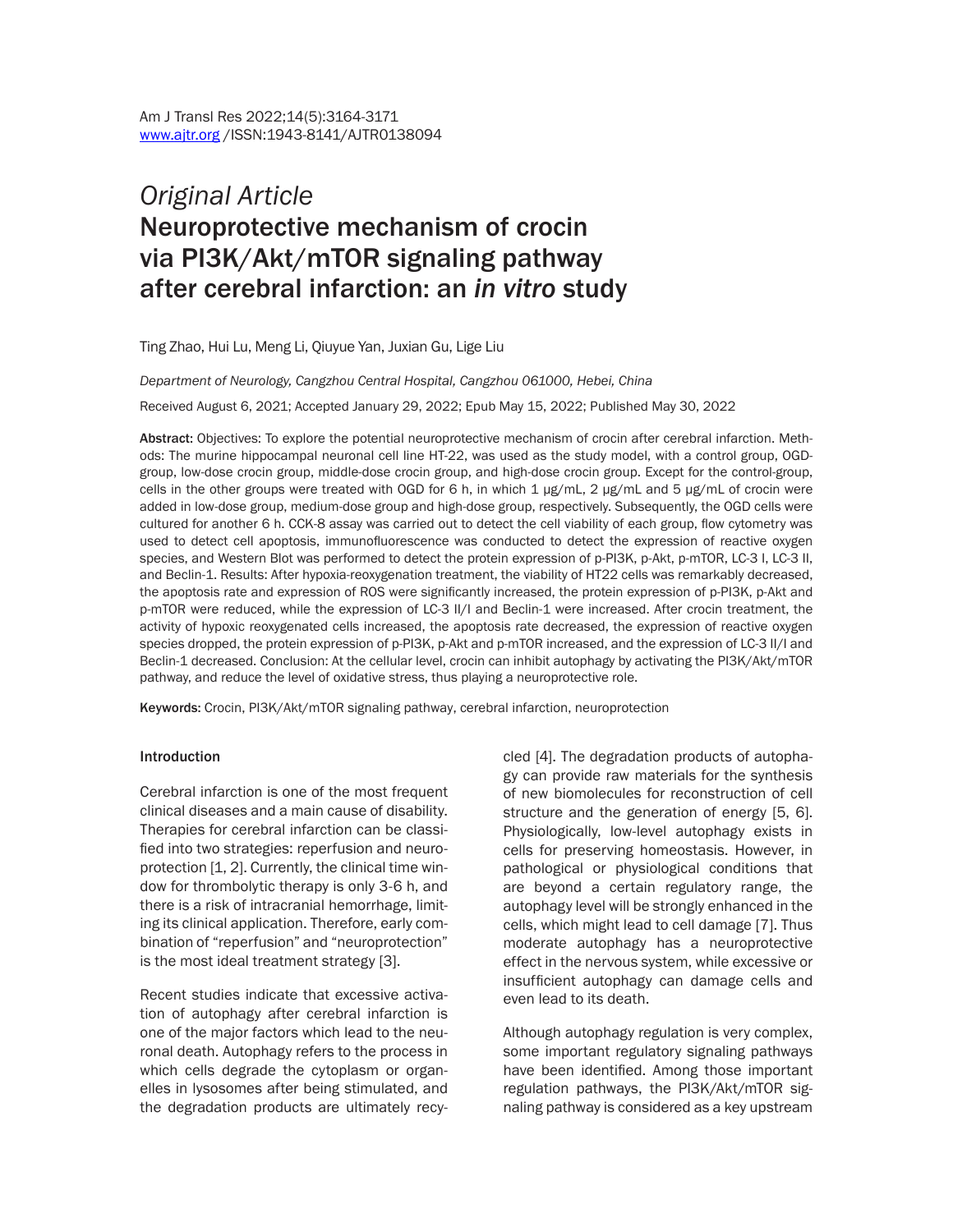pathway that regulates autophagy [8]. It has been reported that there is a tight correlation between the PI3K/Akt/mTOR signaling pathway and autophagy regulation in cerebral infarction [9].

Crocin is one of the effective components of Crocus sativus, which has drawn attention recently due to its specific bio-activity in neurons and/or brains both *in vitro* and *in vivo* [10]. For example, the crocin can reduce lipopolysaccharide-induced anxiety as well as depressive-like behaviors by its anti-oxidative properties. Crocin also has also been showed to improve microcirculation *in vivo*, indicating a protective effect in hypoxia and ischemia [11, 12]. Moreover, it has been reported that crocin has a significant protective effect on cardiomyocytes which are ischemic and hypoxic. Crocin has shown protective effects on myocardial tissue via the reduction of cardiomyocyte apoptosis and alleviation of oxidative stress [13]. However, its neuroprotective mechanism is poorly understood.

This study aimed to explore whether the neuroprotective effects of crocin after cerebral infarction are regulated through the PI3K/Akt/ mTOR signaling pathway.

# Materials and methods

# *Cultivation of cell lines and construction of the OGD cell model*

Regular culture conditions: murine hippocampal neuronal cell line, HT-22 (Shanghai Huiying Biotechnology Co., Ltd.), was cultured in DMEM (Invitrogen, USA) supplemented with 10% FBS (Invitrogen, USA) in a  $5\%$  CO<sub>2</sub> incubator at 37°C. The sub-culture was carried out when the cells grew to about 90% in the flask.

The Oxygen Glucose Deprivation (OGD) model was developed as describe before [4]. Briefly, the HT22 cells were incubated in an anoxic incubator which was full of  $N<sub>2</sub>$  and CO<sub>2</sub> (95:5, v/v) for 6 h using simulated ischemic solution. Then the medium was replaced with regular culture medium and incubated in regular culture conditions for 24 h. The ODG model, a method to mimic ischemic conditions *in vitro*, has been used in many studies [14, 15] was applied in this study. The method is simply leaving cells in conditions with reduced  $O<sub>2</sub>$  level and

without glucose supplement. The important hallmark is that ODG will cause the death of or damage to cells, which can be detected by the cell viability assay [14]. In our study, we found the cell viability in the ODG group was only about 30% of the cell viability in control group (normal culture conditions), which was very similar with the 25% reported in the literature [14]. Thus, we believe our cell model was successfully developed.

# *Cell proliferation detected by CCK-8 assay*

HT-22 cells were seeded on a 96-well plate at the density of  $10<sup>4</sup>$  cells per well for 24 h. The cells were grouped into the control-group, OGDgroup, low-dose crocin group, medium-dose crocin group and high-dose crocin group. Except for the control group, cells in the other groups were treated with OGD for 6 h, in which 1 μg/mL, 2 μg/mL and 5 μg/mL of crocin (purity 98%, Nanjing Jingzhu Biotechnology Co., Ltd.) were added in low-dose group, mediumdose group and high-dose group, respectively. After 6 hours of OGD modeling, the cells were continuously cultured under regular cell culture conditions for another 6 h. After reoxygenation, we replaced medium and added 10 μl of CCK-8 (Wuhan Boster Bioengineering Co., Ltd.) into each well. Cells were incubated for another 2 h. The cell viability was accessed by reading the absorbance at 450 nm wavelength.

# *Cell apoptosis detected by flow cytometry*

After treatment, the cells were digested with 0.25% trypsin and collected, followed by centrifugation at 1000 r/min for 5 min under 4°C. After discarding the supernatant, the cells were collected and resuspended with staining buffer which contained 200 μl of annexin V-FITC binding solution and 5 μl annexin V-FITC. After 15 min incubation without light, cells were centrifuged and washed by PBS twice. PI staining solution was added into the cell suspension and incubated on ice for 10 min. Subsequently, the cells were rinsed twice, resuspended, and tested on the machine.

# *Detection of reactive oxygen species*

After treatment, cells were rinsed with PBS, mixed with the diluted Cm-H2DCFDA dye, and incubated at 37°C for 30 min in dark. Finally, the cells were rinsed 3 times and fixed with 4%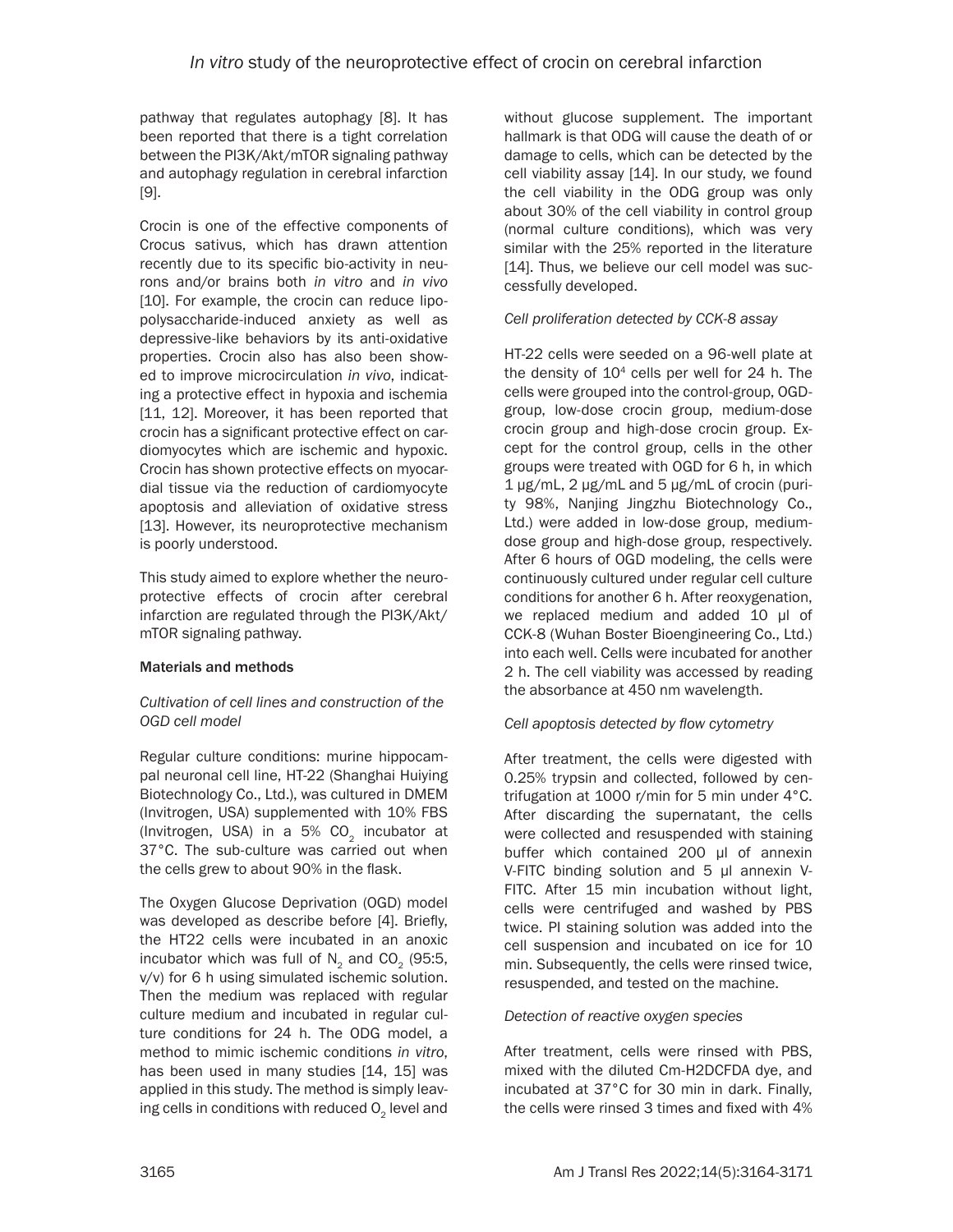

Figure 1. Comparison of cell proliferation between the groups. Cell viability of HT22 cells after hypoxiareoxygenation was remarkably reduced comparing to that of the control-group (*P<0.05*). Note: Compared with control group, \**P<0.05*; Compared with OGD group, #*P<0.05*; Compared with Low dose group, Δ*P<0.05*; Compared with Medium dose group, ○*P<0.05*.

paraformaldehyde for 15 min. The level of reactive oxygen species was measured and photographed by a fluorescence microscope.

# *Detection of protein expression by Western Blot*

After treatment, cells were lysed using precooled RIPA buffer with protease inhibitor. The supernatant of the cell lysate was collected after centrifugation at 4°C and 13,000 g for 5 min. Protein amounts were quantified by BCA kit. A total of 20 μg of protein was separated on 4-12% sodium dodecyl sulfate-polyacrylamide gel electrophoresis (SDS-PAGE) gels and transferred to polyvinylidene (PVDF) membranes. Membranes were blocked with 5% non-fat milk, and primary antibodies including anti-p-PI3K (9029; Abcam; 1:2000), anti-p-Akt (32027; Abcam; 1:1000), anti-p-mTOR (43966; Abcam; 1:2500), anti-LC-3 I (ab89443; Abcam; 1:3000), anti-LC-3 II (ab89443; Abcam; 1:3000), anti-Beclin-1 (ab89443; Abcam; 1:2000), and anti-beta-actin dehydrogenase (GAPDH; ab181602, Abcam; 1:10000) were applied. Then, after 3 washes, the membrane was incubated with horseradish peroxidaseconjugated secondary antibodies, and films were developed with ECL reagents.

# *Statistical analysis*

Data collected in the study were processed bata collected in the study were processed<br>with SPSS 25.0. Data were expressed by  $(\overline{x} \pm s)$ . ANOVA was used for multi group comparison and LSD post hoc test was adopted for the comparison between two groups after ANOVA. The difference was statistically significant at *P<0.05*.

## **Results**

#### *Crocin protected cells after hypoxia-reoxygenation*

As shown in Figure 1, cell viability of HT22 cells after hypoxia-reoxygenation was remarkably reduced compared to that of the control-group (*P<0.05*). After the cells were exposed to crocin, the cell viability increased significantly and the increase in cell viability occurred in a dosedependent manner. The highest cell viability was found in the high-dose group. Importantly, the cellular viability in the high dose crocin treated group was close to the control group, showing a great effect of crocin in protecting cells from hypoxia-reoxygenation.

## *Crocin inhibited cell apoptosis after hypoxiareoxygenation*

The apoptosis rate of HT22 cells in the OGD group was significantly higher than that in the control group (*P<0.05*). The apoptosis rate was significantly decreased after treatment with crocin. Specifically, the anti-apoptotic effect of crocin occurred in a dose-dependent manner (Figure 2).

## *Crocin reduced the reactive oxygen species level after hypoxia-reoxygenation*

The expression of reactive oxygen species in HT22 cells after hypoxia-reoxygenation was much higher than that in the control group (*P<0.05*, Figure 3). The ROS is shown in green in Figure 3B, and the level of ROS was decreased after treatment with crocin (*P< 0.05*). As the crocin concentration increased, the expression of ROS in cells decreased more significantly.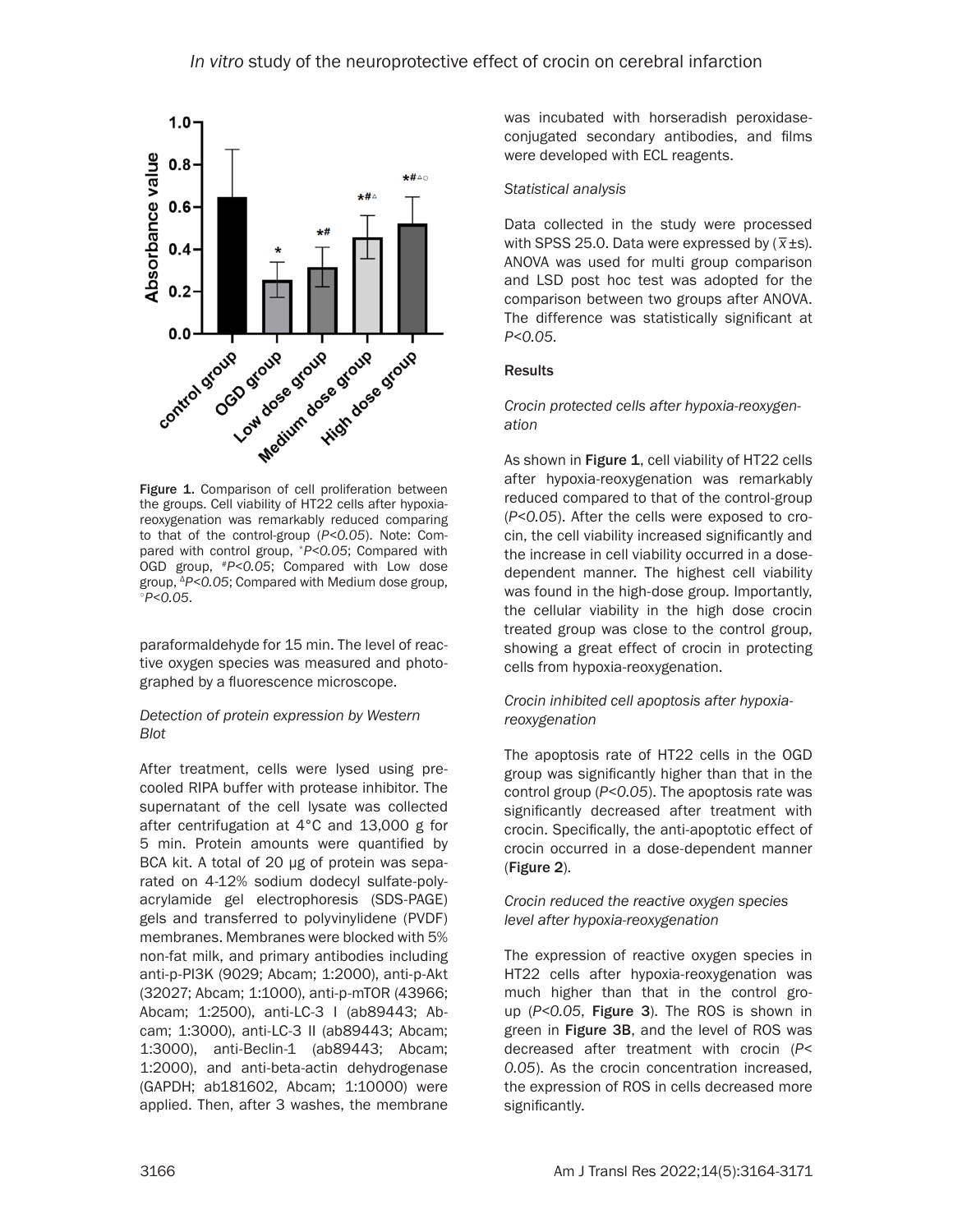

Figure 2. Comparison of apoptosis between the groups. A: The apoptosis rate of HT22 cells in the OGD group was significantly higher than that in the control group (*P<0.05*). The apoptosis rate was significantly decreased after treatment with crocin. Specifically, the anti-apoptotic effect of crocin showed a dose-dependent manner. B: Control group. C: OGD group. D: Low dose group. E: Medium dose group. F: High dose group. Note: Compared with control group, \**P<0.05*; Compared with OGD group, #*P<0.05*; Compared with Low dose group, <sup>Δ</sup>*P<0.05*; Compared with Medium dose group, ○*P<0.05*.

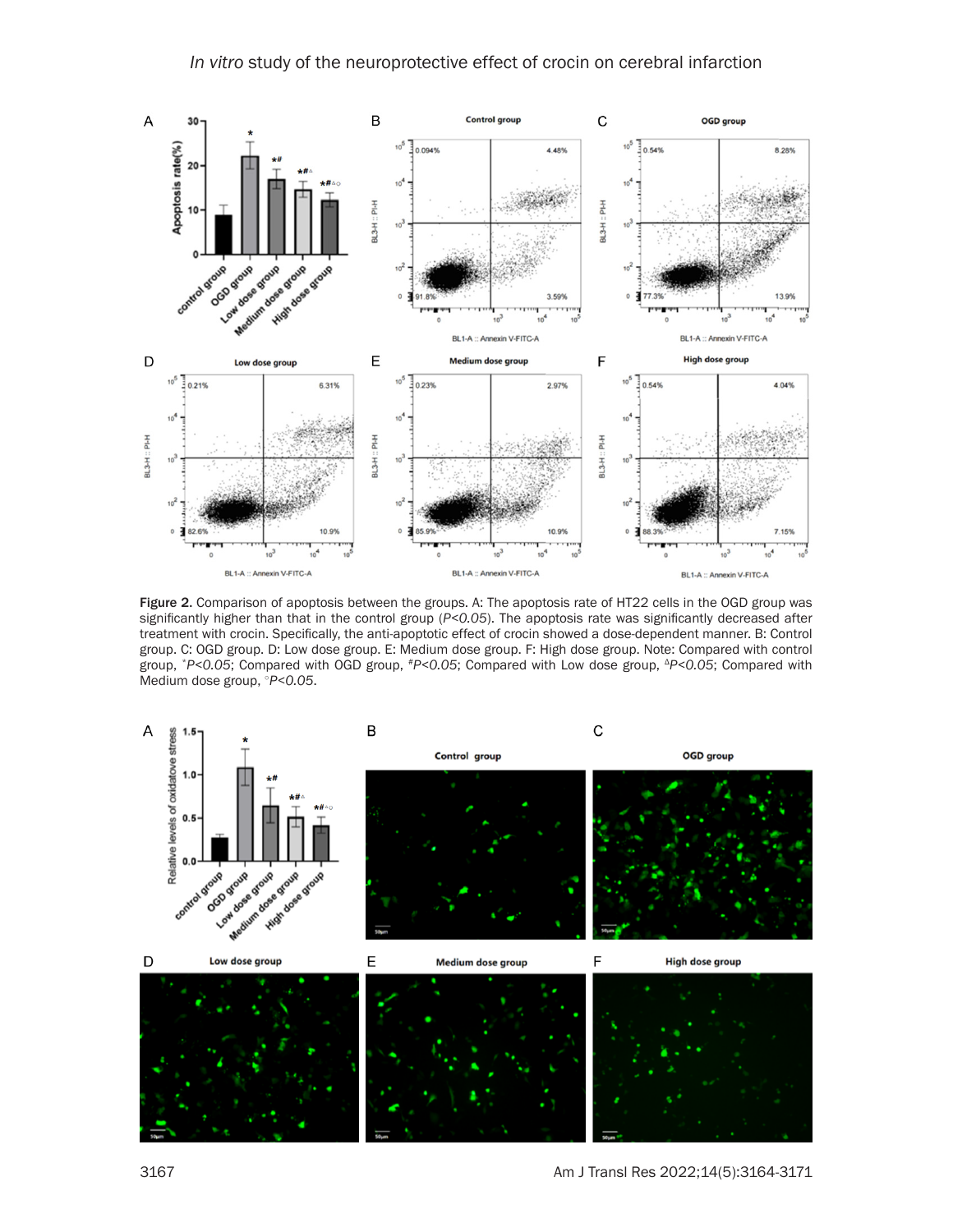## *In vitro* study of the neuroprotective effect of crocin on cerebral infarction

Figure 3. Comparison of reactive oxygen species expression in cells between groups (×400). (A) The expression of reactive oxygen species in HT22 cells after hypoxia-reoxygenation was much higher than that in control group (P<0.05). The ROS is showing in green in (B), and the level of ROS was decreased after treatment with crocin (P<0.05). As the crocin concentration increased, the expression of ROS in cells decreased more significantly. (B) Control group. (C) OGD group. (D) Low dose group. (E) Medium dose group. (F) High dose group. Note: Compared with control group, \*P<0.05; Compared with OGD group, \*P<0.05; Compared with Low dose group, <sup>Δ</sup>P<0.05; Compared with Medium dose group, ○*P<0.05.*



Figure 4. Comparison of cell protein expression between groups. A: WB protein expression bands. B: The expression levels of p-PI3K in HT22 after hypoxia-reoxygenation were clearly lower than those in the control group (P<0.05). The expression levels of p-PI3K in cells treated with crocin were notably higher than those in OGD-group (P<0.05). C: The expression levels of p-Akt in HT22 after hypoxia-reoxygenation were clearly lower than those in the control group (P<0.05). The expression levels of p-Akt in cells treated with crocin were notably higher than those in OGD-group (P<0.05). D: The expression levels of p-mTOR in HT22 after hypoxia-reoxygenation were clearly lower than those in the control group (P<0.05). The expression levels of p-mTOR in cells treated with crocin were notably higher than those in OGD-group (P<0.05). E: The expression levels of LC-3 II/I after hypoxia-reoxygenation were clearly higher than those in the control group (P<0.05). The expression levels of LC-3 II/I in cells treated with crocin were notably lower than those in OGD-group (P<0.05). F: The expression levels of Beclin-1 after hypoxia-reoxygenation were clearly higher than those in the control group (P<0.05). The expression levels of Beclin-1 in cells treated with crocin were notably lower than those in OGD-group (P<0.05). Note: Compared with control group, \**P<0.05*; Compared with OGD group, #P<0.05; Compared with Low dose group,  $\Delta P$ <0.05; Compared with Medium dose group,  $\Delta P$ <0.05.

#### *Crocin inhibited autophagy*

The expression levels of p-PI3K, p-Akt and p-mTOR in HT22 cells after hypoxia-reoxygenation were clearly lower while the expression levels of LC-3 II/I and Beclin-1 were clearly higher than those in the control group (all *P<0.05*).

The expression levels of p-PI3K, p-Akt and p-mTOR in cells treated with crocin were notably higher while the levels of LC-3 II/I and Beclin-1 were notably lower than those in OGDgroup (all *P<0.05*). And the increase or decrease was all in a dose-dependent manner (Figure 4).

#### **Discussion**

Cerebrovascular disease is one of the most frequent diseases seen in clinical neurology, in which acute ischemic cerebrovascular disease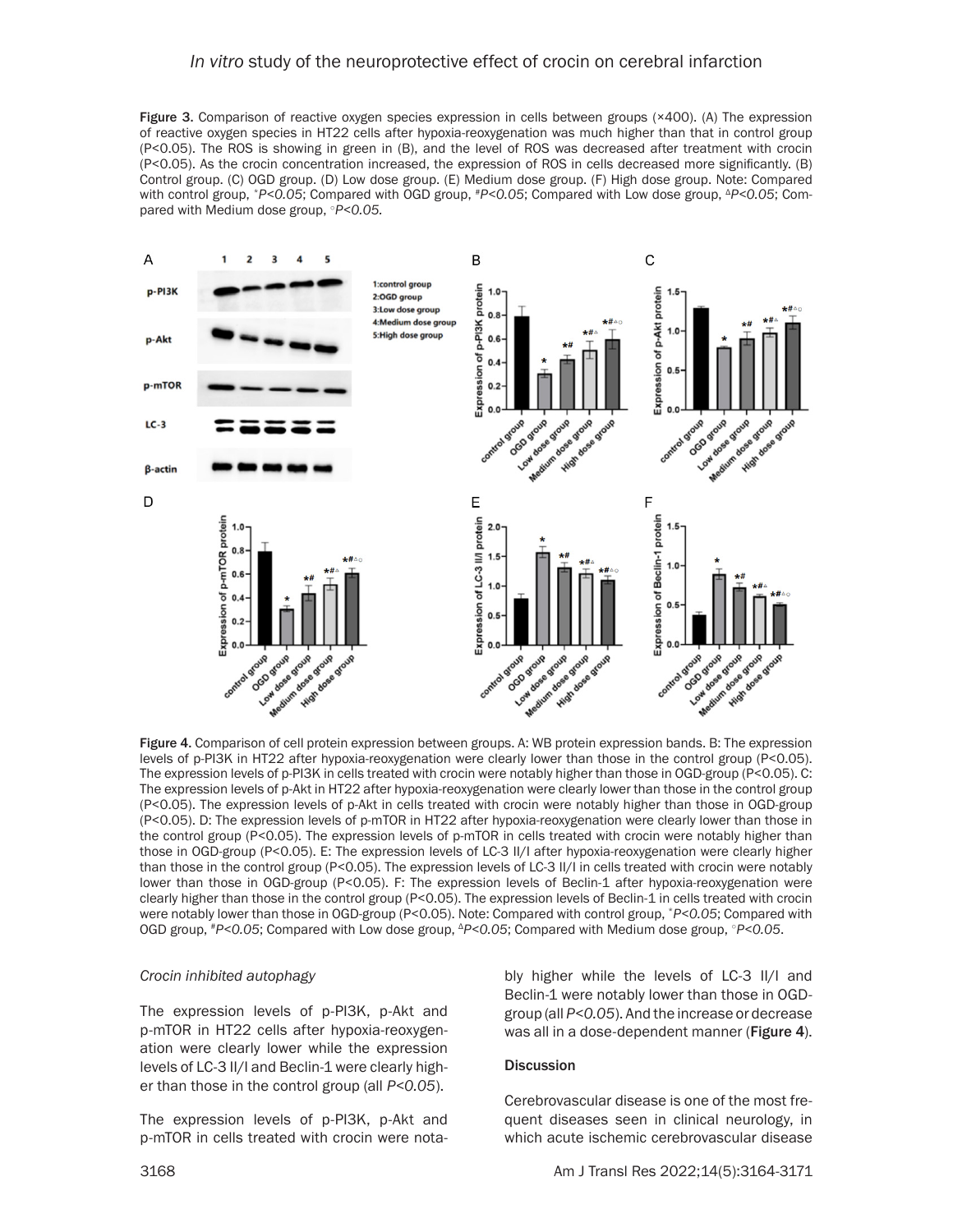or cerebral infarction, accounts for the majority of cerebrovascular diseases [16]. Due to its high mortality and disability rate, this disease has brought heavy burden to both society and families. At present, only thrombolytic therapy (rt-PA) in the super-acute phase of cerebral infarction (3-6 h) has shown a definite effect, but due to the narrow time window of thrombolytic therapy and many complications, the application of thrombolytic therapy has been greatly restricted [17]. At present, the main therapeutic methods for cerebral infarction in clinical focus is on ischemia reperfusion and nerve cell protection, and the combination of the two therapeutic modes is generally used in clinical empirical therapy [18]. Although there are lots of Chinese patent medicines showing quite positive clinical effects for promoting blood circulation and removing blood stasis, their mechanisms have not been explored, which limits the promotion in patients with cerebral infarction worldwide [19]. Novel therapeutic methods are urgently needed, and it is worth exploring the potential mechanism of those active compounds including crocin.

Crocin is the main ingredient of crocus sativus. Studies have shown that it has remarkable cardio-cerebrovascular protective effect and antioxidant activity [20]. In this research, it has been discovered that after hypoxia and reoxygenation treatment, the cellular viability of HT22 cells was significantly decreased. At the same time, the apoptosis rate was increased. Taken together, those results indicated that hypoxia and reoxygenation treatment can lead to damage in celsl. In fact, this model has been used as an *in vitro* model of cerebral infarction in the literature [21]. To further understand this model, several experiments have been carried out to detect the ROS level and explore the signaling pathways. The expression of reactive oxygen species was significantly increased after hypoxia and reoxygenation treatment. We observed decreased levels of p-PI3K, p-Akt and p-mTOR after hypoxia and reoxygenation treatment. However, LC-3 II/I and Beclin-1 were increased after hypoxia and reoxygenation treatment, indicating that autophagy was activated. Our results showed similar results as stated in the literature in which hypoxia and reoxygenation treatment caused oxidative and autophagy stress on cells [22].

A balance between ROS and redox are critical in maintaining cell health. Too much ROS not only resulted in the change of mitochondrial membrane permeability, but also accelerated the autophagy. It has been showed that crocin significantly inhibited the generation of ROS in hippocampal neurons of OGD rats [23]. In this study, after the treatment of crocin, the ROS level in cells (OGD group with crocin treatment) were significantly lower when compared with to that in OGD group. Moreover, the level of ROS in the OGD group with high crocin treatment is close to that in the control group. This indicated the strong anti-oxidative effects of crocin and this strong anti-oxidative effect of crocin reduced the apoptosis rate after hypoxia and reoxygenation treatment.

The PI3K/Akt signaling pathway exerts vital functions in the survival and progression of cells. The downstream molecules of PI3K, in most mammalian cells, regulate cell autophagy and proliferation. One of the most important downstream molecules in PI3K is mTOR, a protein kinase that regulates autophagy [24]. After cerebral infarction, autophagy selectively retains and highly regulates its own processes to eliminate the detrimental products produced by lysosomes [25]. During autophagy, factors such as LC3, Beclin-1, ATG5 and ATG3 regulate the process and intensity of autophagy [26]. As reported, neuronal injury or death caused by excessive autophagy is highly associated with the LC3-II and Beclin-1 level [27]. In this study, LC3-II/I and Beclin-1 levels were highly expressed in the OGD group, indicating that autophagy activity was greatly increased after OGD modeling, and the inhibition of cell activity and promotion of apoptosis may be related to over-activated autophagy behavior [28]. The autophagy in the OGD cell model with crocin treatment was inhibited. Interestingly, the p-PI3K, p-Akt and p-mTOR expressions increased while LC-3 II/I and Beclin-1 expressions decreased. Those changes in autophagy occurred in a dose-dependent manner. Crocin can promote p-pi3k, p-Akt and p-mTOR expression levels, but it inhibits the autophagy-related proteins LC3-II/I and beclin-1, indicating that the protective effect of crocin on neural cells may involve in the activation of PI3K/Akt/ mTOR as well as the autophagic inhibition. However, lack of *in vivo* experiments in the study might be a limit. It is suggested that fol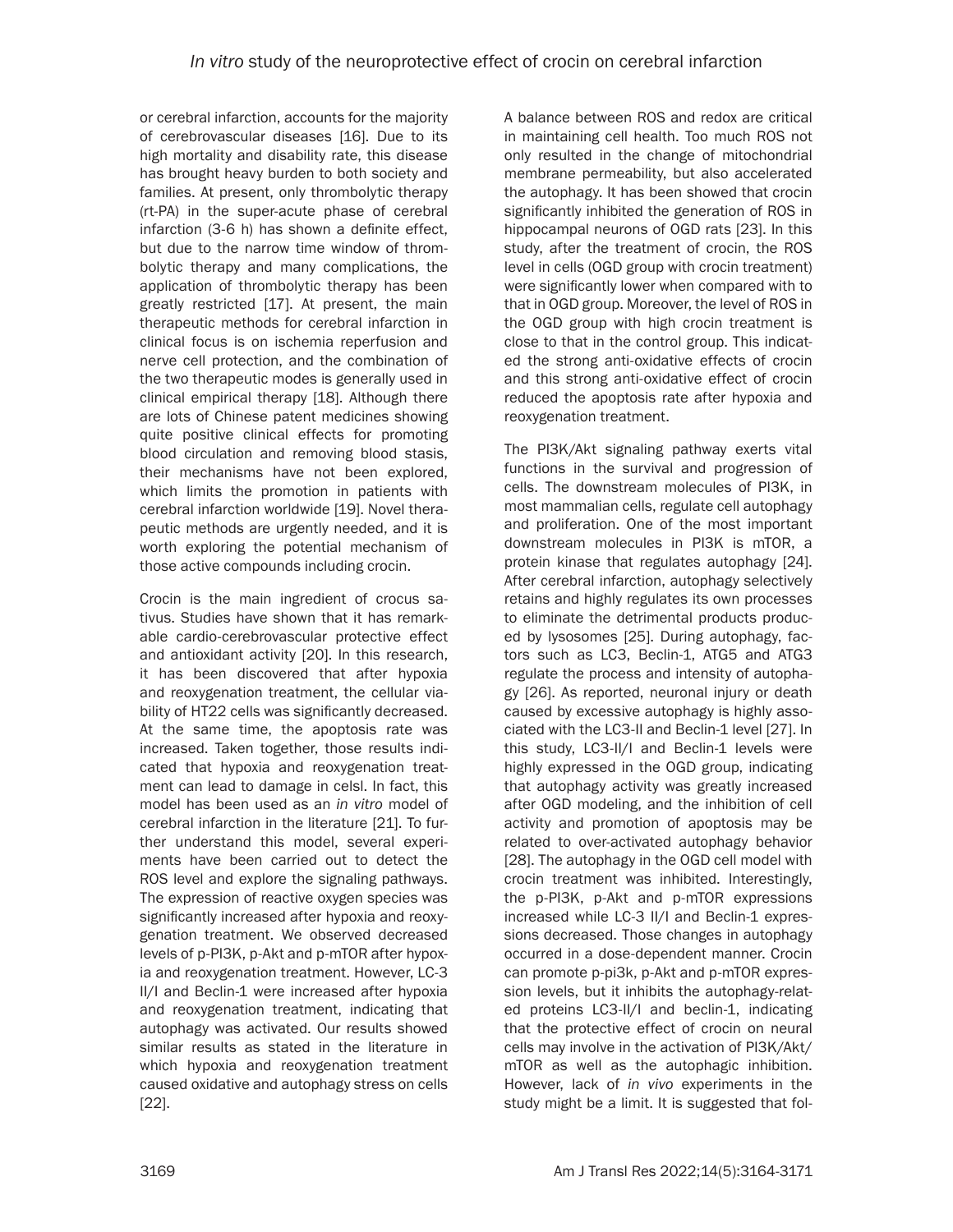low-up studies will further analyze the effect of crocin on cerebral infarction modeled animals and verify the mechanisms to contribute to the development and application of new clinical drugs.

In summary, crocin can inhibit autophagy by activating the PI3K/Akt/mTOR pathway at the cellular level, and reduce oxidative stress, thus playing a neuroprotective role.

#### Disclosure of conflict of interest

None.

Address correspondence to: Ting Zhao, Department of Neurology, Cangzhou Central Hospital, No. 16 Xinhua West Road, Cangzhou 061000, Hebei, China. Tel: +86-151-2871-7102; E-mail: [zha](mailto:zhaoting021@126.com)[oting021@126.com](mailto:zhaoting021@126.com)

## References

- [1] Zhang HR, Peng JH, Zhu GY and Xu RX. Neuroprotective effects of Bcl-2 overexpression on nerve cells of rats with acute cerebral infarction. Genet Mol Res 2015; 14: 7696-703.
- [2] Sanikidze TV, Beridze M, Mitagvaria N, Bakhtadze S and Khan N. Neuroprotective treatment of cerebral infarction: an experimental study. Int J Neurosci 2013; 123: 104-13.
- [3] Baud O, Auvin S, Saliba E and Biran V. Therapeutic management of neonatal arterial cerebral infarction and neuroprotection perspectives. Arch Pediatr 2017; 24: 9S46-9S50.
- [4] Mukherjee S, Kumar G and Patnaik R. Withanolide a penetrates brain via intra-nasal administration and exerts neuroprotection in cerebral ischemia reperfusion injury in mice. Xenobiotica 2020; 50: 957-966.
- [5] Xia P, Pan Y, Zhang F, Wang N, Wang E, Guo Q and Ye Z. Pioglitazone confers neuroprotection against ischemia-induced pyroptosis due to its inhibitory effects on HMGB-1/RAGE and Rac1/ ROS pathway by activating PPAR-γ. Cell Physiol Biochem 2018; 45: 2351-2368.
- [6] Zhan L, Liu L, Li K, Wu B, Liu D, Liang D, Wen H, Wang Y, Sun W, Liao W and Xu E. Neuroprotection of hypoxic postconditioning against global cerebral ischemia through influencing posttranslational regulations of heat shock protein 27 in adult rats. Brain Pathol 2017; 27: 822- 838.
- [7] Guo M, Lu H, Qin J, Qu S, Wang W, Guo Y, Liao W, Song M, Chen J and Wang Y. Biochanin A provides neuroprotection against cerebral ischemia/reperfusion injury by Nrf2-mediated inhibition of oxidative stress and inflammation

signaling pathway in rats. Med Sci Monit 2019; 25: 8975-8983.

- [8] Shen J, Zhao Z, Shang W, Liu C, Zhang B, Zhao L and Cai H. Ginsenoside Rg1 nanoparticle penetrating the blood-brain barrier to improve the cerebral function of diabetic rats complicated with cerebral infarction. Int J Nanomedicine 2017; 12: 6477-6486.
- [9] Zhao YJ, Nai Y, Ma QS, Song DJ, Ma YB, Zhang LH and Mi LX. Dl-3-n-butylphthalide protects the blood brain barrier of cerebral infarction by activating the Nrf-2/HO-1 signaling pathway in mice. Eur Rev Med Pharmacol Sci 2018; 22: 2109-2118.
- [10] Wu W, Qiu C, Feng X, Tao X, Zhu Q, Chen Z, Ma X, Yang J and Bao X. Protective effect of paeoniflorin on acute cerebral infarction in rats. Curr Pharm Biotechnol 2020; 21: 702-709.
- [11] Singh V, Krishan P and Shri R. Antioxidant-mediated neuroprotection by allium schoenoprasum L. leaf extract against ischemia reperfusion-induced cerebral injury in mice. J Basic Clin Physiol Pharmacol 2018; 29: 403-410.
- [12] Zhang XL, Dong YT, Liu Y, Zhang Y, Li TT and Hu FY. Effects of dl-3-n-butylphthalide on serum lipoprotein-associated phospholipase A2 and hypersensitive C-reactive protein levels in acute cerebral infarction. Brain Behav 2019; 9: e01469.
- [13] Koizumi S, Hirayama Y and Morizawa YM. New roles of reactive astrocytes in the brain; an organizer of cerebral ischemia. Neurochem Int 2018; 119: 107-114.
- [14] Mathew B, Ravindran S, Liu X, Torres L, Chennakesavalu M, Huang CC, Feng L, Zelka R, Lopez J, Sharma M and Roth S. Mesenchymal stem cell-derived extracellular vesicles and retinal ischemia-reperfusion. Biomaterials 2019; 197: 146-160.
- [15] Zhang Y, Liu D, Hu H, Zhang P, Xie R and Cui W. HIF-1alpha/BNIP3 signaling pathway-inducedautophagy plays protective role during myocardial ischemia-reperfusion injury. Biomed Pharmacother 2019; 120: 109464.
- [16] Kumar G, Mukherjee S, Paliwal P, Singh SS, Birla H, Singh SP, Krishnamurthy S and Patnaik R. Neuroprotective effect of chlorogenic acid in global cerebral ischemia-reperfusion rat model. Naunyn Schmiedebergs Arch Pharmacol 2019; 392: 1293-1309.
- [17] Sun Z, Xu O, Gao G, Zhao M and Sun C, Clinical observation in edaravone treatment for acute cerebral infarction. Niger J Clin Pract 2019; 22: 1324-1327.
- [18] Sun WH, He F, Zhang NN, Zhao ZA and Chen HS. Time dependent neuroprotection of dexamethasone in experimental focal cerebral ischemia: the involvement of NF-kappaB pathways. Brain Res 2018; 1701: 237-245.